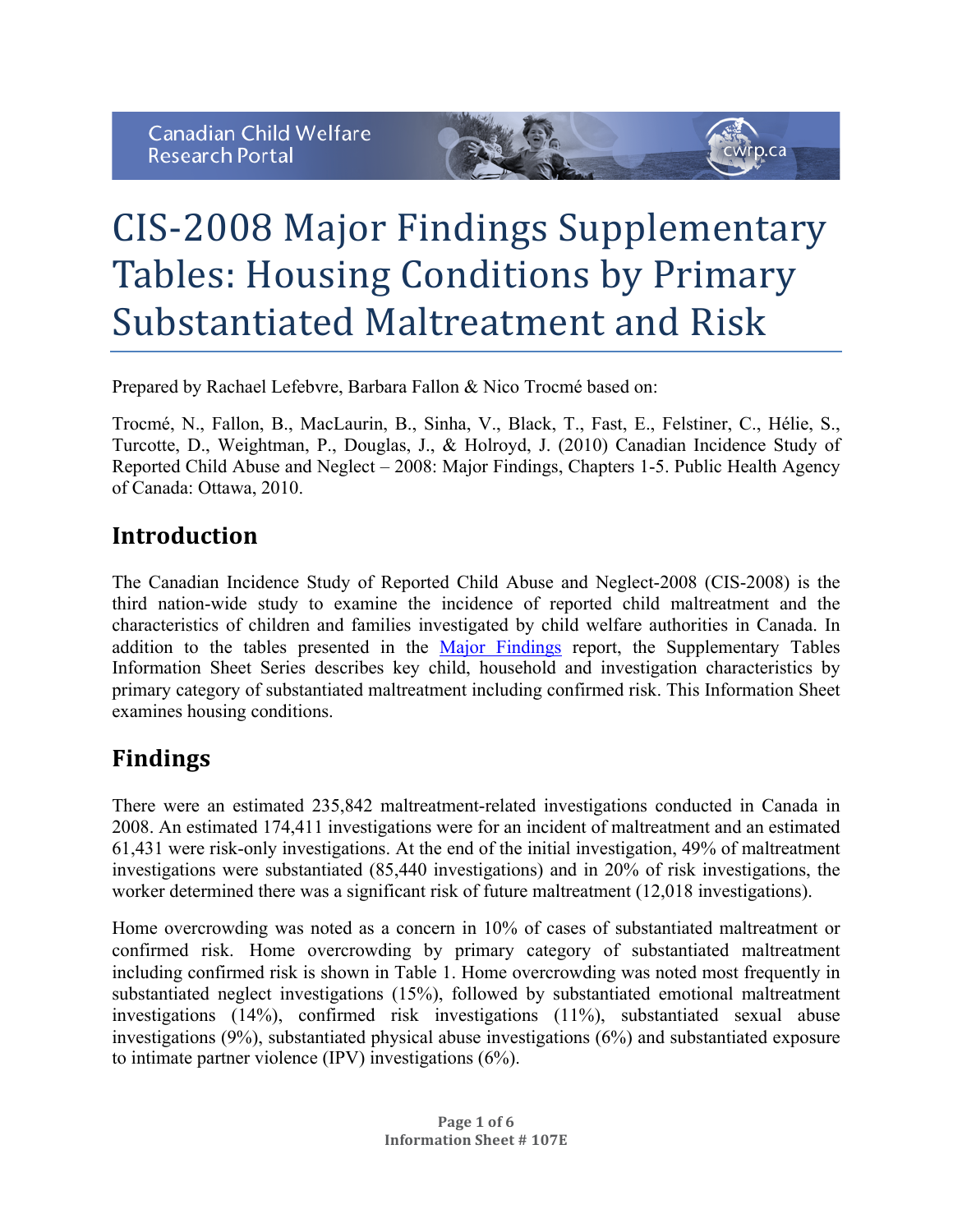#### Table 1.

| Home overcrowding by primary category of substantiated maltreatment, including confirmed |  |
|------------------------------------------------------------------------------------------|--|
| risk of future maltreatment, in Canada in $2008^{\wedge}$                                |  |

|                  | <b>Primary Category of Maltreatment</b> |               |              |               |         |               |                           |               |                    |      |             |               |        |               |
|------------------|-----------------------------------------|---------------|--------------|---------------|---------|---------------|---------------------------|---------------|--------------------|------|-------------|---------------|--------|---------------|
|                  | Physical<br>Abuse                       |               | Sexual Abuse |               | Neglect |               | Emotional<br>Maltreatment |               | Exposure to<br>IPV |      | <b>Risk</b> |               | Total  |               |
| Home Overcrowded | #                                       | $\frac{0}{0}$ | #            | $\frac{0}{0}$ | #       | $\frac{0}{0}$ | #                         | $\frac{0}{0}$ | #                  | $\%$ | #           | $\frac{0}{0}$ | #      | $\frac{0}{0}$ |
| Yes              | 1.025                                   | b             | 229          | Q             | 4.307   | 15            | 1,035                     | 14            | .642               | 6    | 1,364       | 11            | 9,602  | 10            |
| N <sub>0</sub>   | 15,925                                  | 92            | 2.191        | 84            | 23,622  | 82            | 6,191                     | 83            | 27.034             | 93   | 9.909       | 82            | 84,872 | 87            |
| Unknown          | 263                                     | ⌒             | 176          |               | 983     | 3             | 197                       |               | 516                | ↑    | 746         | 6             | 2,881  |               |
| Total            | 17.213                                  | 100           | 2.596        | 100           | 28.912  | 100           | 7.423                     | 100           | 29,192             | 100  | 12.019      | 100           | 97,355 | 100           |

 $\land$  Based on a sample of 7,026 substantiated child maltreatment-related investigations with information about home overcrowding. Percentages are column percentages, but may not add to 100% because of rounding.

Please see Figure 1 for a visual representation of these findings.

#### Figure 1.





Workers were asked to identify the presence of hazards in the home. Table 2 displays documented household hazards by primary category of substantiated maltreatment including confirmed risk. Workers were most likely to document household hazards in substantiated neglect investigations. Among neglect investigations, the investigating worker identified other

> **Page 2 of 6 Information Sheet # 107E**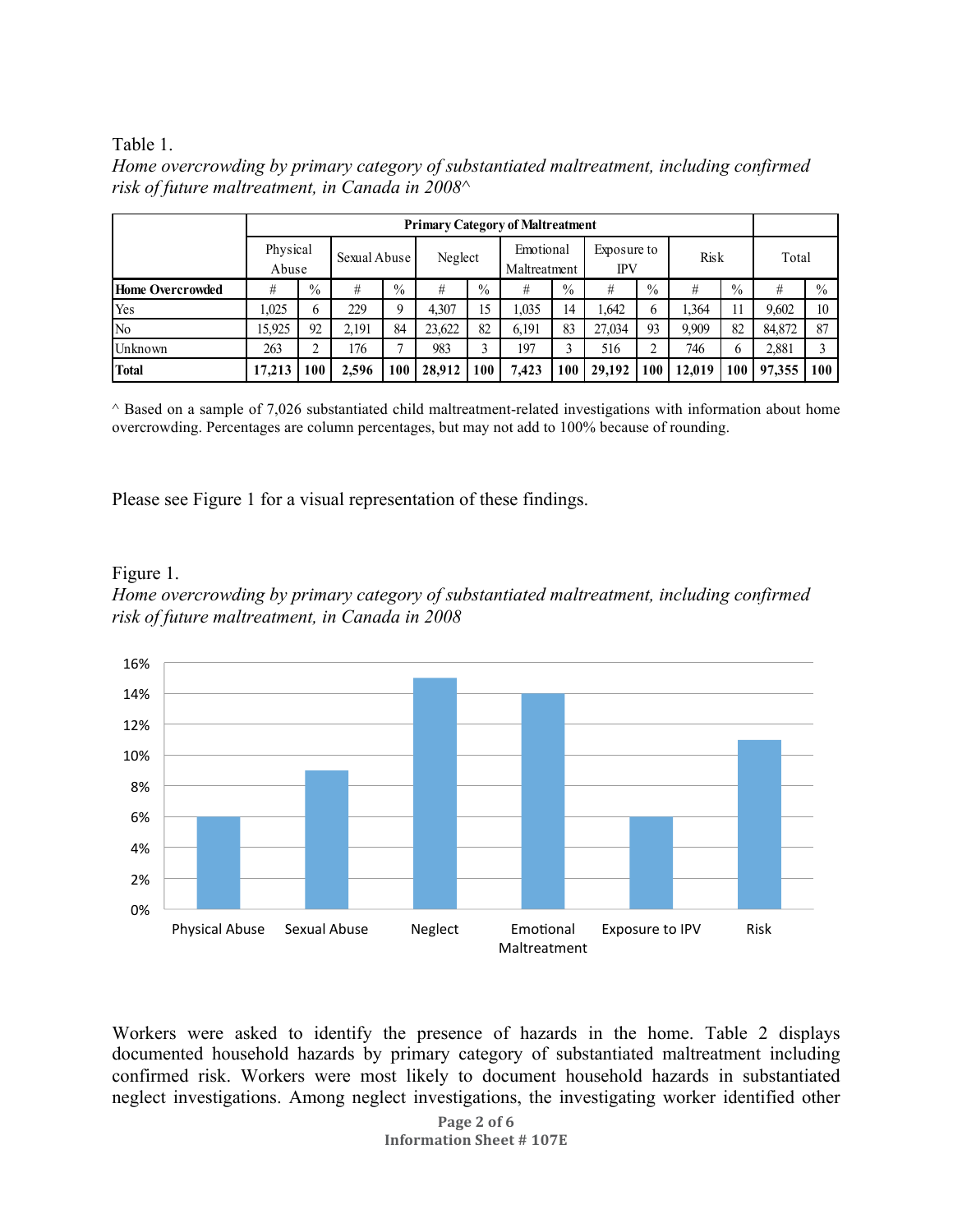home health hazards in 14% of investigations, other home injury hazards and drugs or drug paraphernalia in 10% of investigations, drug production or trafficking in the home in 3% of investigations and accessible weapons and chemicals or solvents used in the production of drugs in 1% of investigations.

At least one household hazard was noted in just under a quarter of substantiated neglect investigations (24%), 15% of confirmed risk investigations, 10% of substantiated emotional maltreatment investigations, 7% of substantiated sexual abuse investigations, 6% of substantiated exposure to intimate partner violence, and 5% of substantiated physical abuse investigations.

Please note the numbers of specific household hazards in substantiated investigations of sexual abuse were too low to be reliably estimated.

#### Table 2.

*Household hazards by primary category of substantiated maltreatment, including confirmed risk of future maltreatment, in Canada in 2008^*

|                                      | <b>Primary Category of Maltreatment</b> |                          |              |                          |         |      |                           |                          |                           |                          |                          |                          |        |               |
|--------------------------------------|-----------------------------------------|--------------------------|--------------|--------------------------|---------|------|---------------------------|--------------------------|---------------------------|--------------------------|--------------------------|--------------------------|--------|---------------|
|                                      | Physical<br>Abuse                       |                          | Sexual Abuse |                          | Neglect |      | Emotional<br>Maltreatment |                          | Exposure to<br><b>IPV</b> |                          | <b>Risk</b>              |                          | Total  |               |
| <b>Household Hazards</b>             | #                                       | $\%$                     | #            | $\%$                     | #       | $\%$ | #                         | $\%$                     | #                         | $\frac{0}{0}$            | #                        | $\frac{0}{0}$            | #      | $\frac{0}{0}$ |
| No exposure to household hazards     | 16,269                                  | 94                       | 2,418        | 93                       | 21,906  | 76   | 6,699                     | 90                       | 27,563                    | 94                       | 10,199                   | 85                       | 85,054 | 87            |
| Type of household hazard             |                                         |                          |              |                          |         |      |                           |                          |                           |                          |                          |                          |        |               |
| Accessible weapons                   | 344                                     | 2                        |              | ٠                        | 431     | 2    |                           |                          | 469                       | $\overline{c}$           | 197                      | $\overline{c}$           | 1,555  | 2             |
| Accessible drugs or paraphernalia    | 400                                     | 2                        |              |                          | 2,928   | 10   | 390                       | 5                        | 774                       | 3                        | .002                     | 8                        | 5,573  | 6             |
| Drug production/trafficking in home  | $\overline{\phantom{0}}$                | $\overline{\phantom{0}}$ |              | Ξ.                       | 967     | 3    | 127                       | $\overline{2}$           | ۰                         | $\overline{\phantom{a}}$ | 292                      | $\overline{c}$           | 1,520  | 2             |
| Chemicals/solvents - drug production | ۰                                       | ۰                        |              | $\overline{\phantom{0}}$ | 351     |      | $\overline{\phantom{0}}$  | $\overline{\phantom{0}}$ | $\overline{\phantom{a}}$  | $\overline{\phantom{0}}$ | $\overline{\phantom{0}}$ | $\overline{\phantom{0}}$ | 556    |               |
| Other home injury hazards            | 190                                     |                          |              | $\overline{\phantom{0}}$ | 2,797   | 10   | 208                       | 3                        | 410                       |                          | 534                      | 4                        | 4,208  | 4             |
| Other home health hazards            | 383                                     | 2                        |              | ٠                        | 4,050   | 14   | 288                       | 4                        | 753                       | 3                        | 637                      |                          | 6,176  | 6             |
| At least one household hazard        | 943                                     | 6                        | 189          | 7                        | 7,033   | 24   | 724                       | 10 <sup>2</sup>          | 1,696                     | 6                        | 1,819                    | 15                       | 12,404 | 13            |
| <b>Total</b>                         | 17.212                                  | 100                      | 2.607        | 100                      | 28.939  | 100  | 7.423                     | 100                      | 29,259                    | 100                      | 12.018                   | 100                      | 97.458 | 100           |

 $^{\wedge}$  Based on a sample of 7,026 substantiated child maltreatment-related investigations with information about household hazards. Percentages are column percentages, but may not add to 100% because of rounding. - Estimates of less than 100 investigations are not shown, but are included in the total.

Please see Figure 2 for a visual representation of these findings.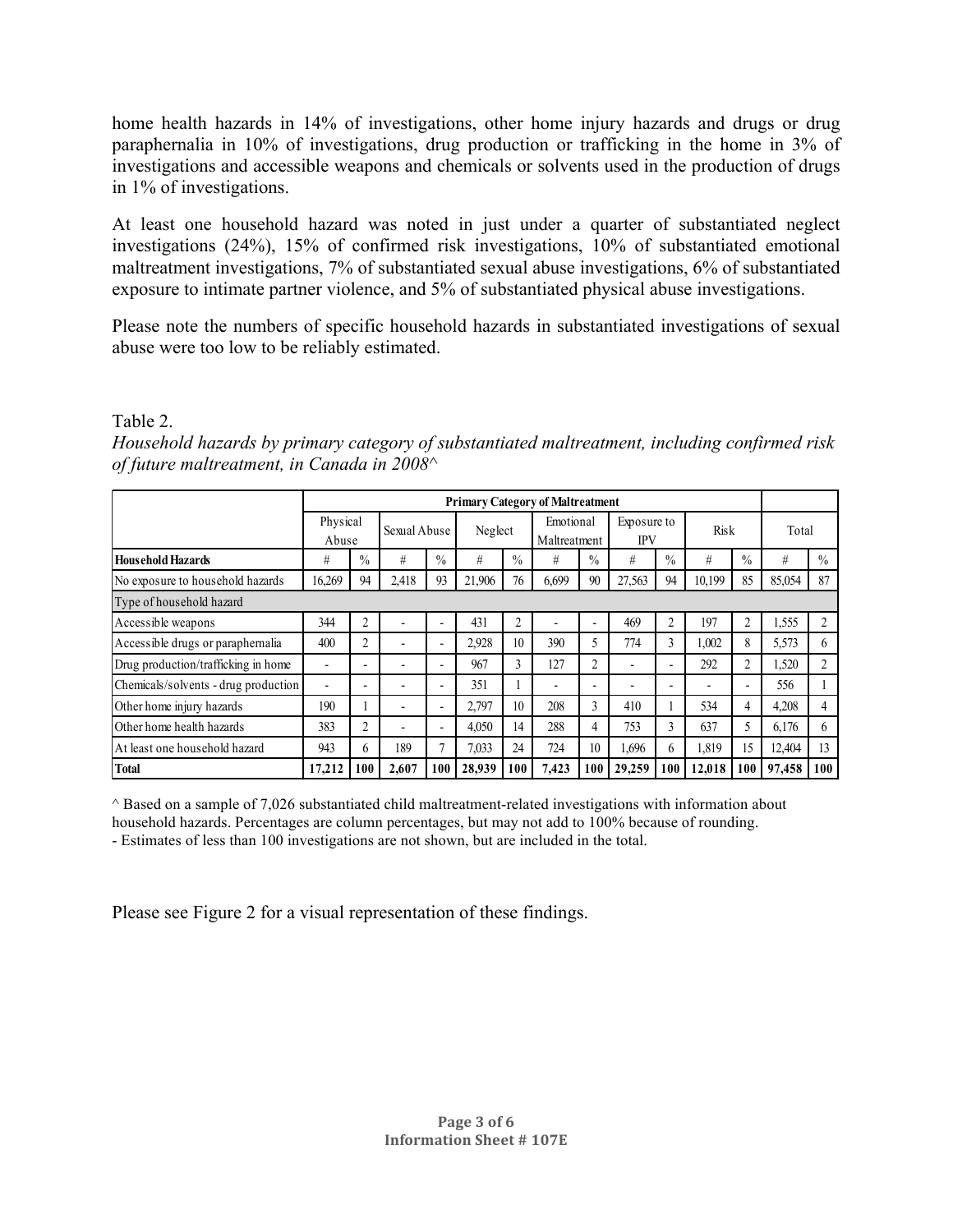Figure 2.

*Household hazards by primary category of substantiated maltreatment, including confirmed risk of future maltreatment, in Canada in 2008*



## **Background**

Responsibility for protecting and supporting children at risk of abuse and neglect falls under the jurisdiction of the 13 Canadian provinces and territories and a system of Aboriginal child welfare agencies which have increasing responsibility for protecting and supporting Aboriginal children. Because of variations in the types of situations that each jurisdiction includes under its child welfare mandate as well as differences in the way service statistics are kept, it is difficult to obtain a nation-wide profile of the children and families receiving child welfare services. The Canadian Incidence Study of Reported Child Abuse and Neglect (CIS) is designed to provide such a profile by collecting information on a periodic basis from every jurisdiction using a standardized set of definitions. With core funding from the Public Health Agency of Canada and in-kind and financial support from a consortium of federal, provincial, territorial, Aboriginal and academic stakeholders, the CIS-2008 is the third nation-wide study of the incidence and characteristics of investigated child abuse and neglect across Canada.

## **Methodology**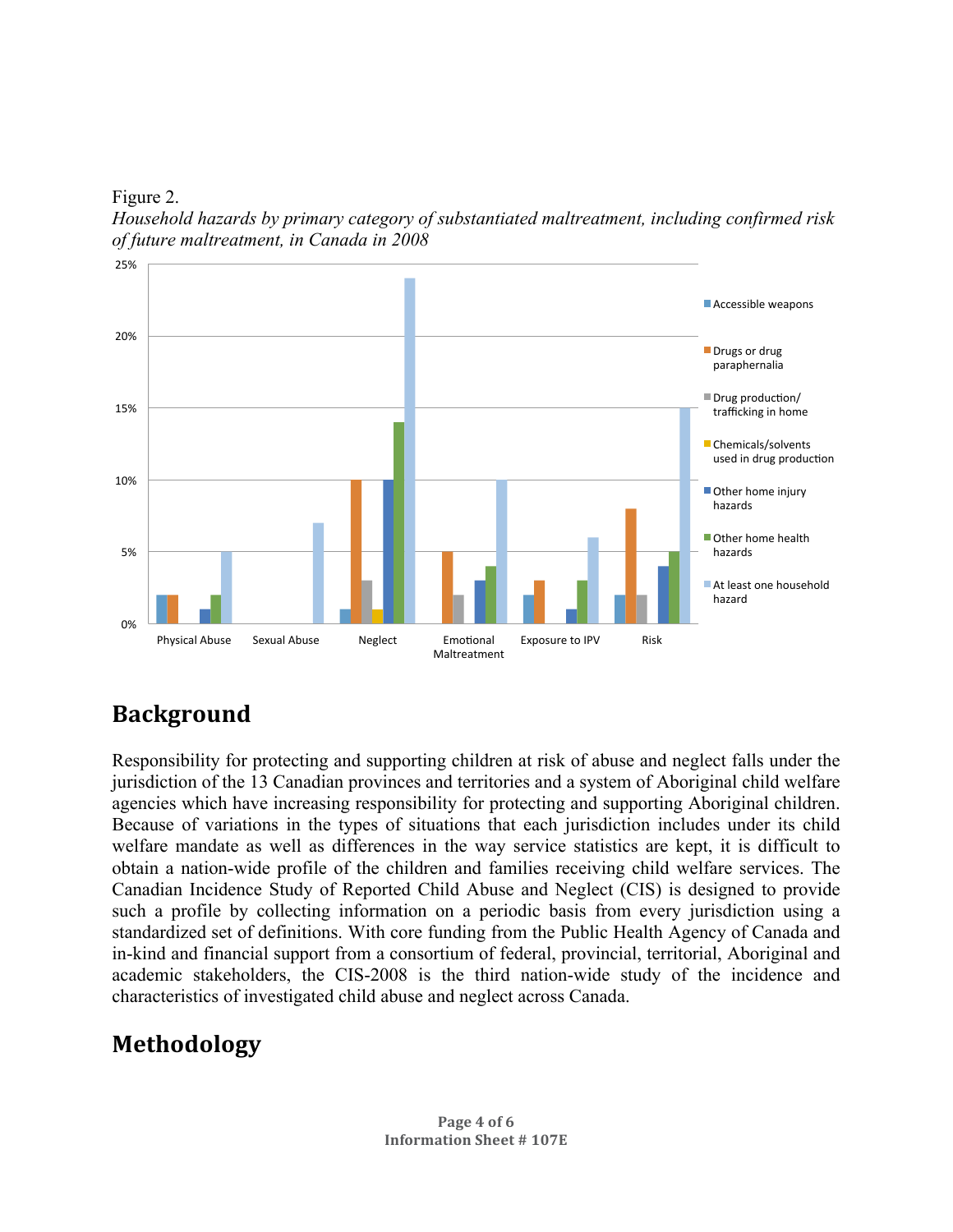The CIS-2008 used a multi-stage sampling design to select a representative sample of 112 child welfare agencies in Canada and then to select a sample of cases within these agencies. Information was collected directly from child welfare workers on a representative sample of 15,980 child protection investigations conducted during a three-month sampling period in the fall of 2008. This sample was weighted to reflect provincial annual estimates.

For maltreatment investigations, information was collected regarding the primary form of maltreatment investigated as well as the level of substantiation for that maltreatment. Thirty-two forms of maltreatment were listed on the data collection instrument, and these were collapsed into five broad categories: physical abuse (e.g., hit with hand), sexual abuse (e.g., exploitation), neglect (e.g., educational neglect), emotional maltreatment (e.g., verbal abuse or belittling), and exposure to intimate partner violence (e.g., direct witness to physical violence). Workers listed the primary concern for the investigation, and could also list secondary and tertiary concerns.

For each form of maltreatment listed, workers assigned a level of substantiation. Maltreatment could be substantiated (i.e., the balance of evidence indicated that the maltreatment had occurred), suspected (i.e., the maltreatment could neither be confirmed nor ruled out), or unfounded (i.e., the balance of evidence indicated that the maltreatment had not occurred).

For each risk investigation, workers determined whether the child was at significant risk of future maltreatment. The worker could decide that the child was at significant risk of future maltreatment (confirmed risk), that the child was not at significant risk of future maltreatment (unfounded risk), or that the future risk of maltreatment was unknown.

A detailed presentation of the study methodology and of the definitions of each variable is available at http://cwrp.ca/publications/cis-2008-study-methods.

## **Limitations**

The CIS collects information directly from child welfare workers at the point when they completed their initial investigation of a report of possible child abuse or neglect, or risk of future maltreatment. Therefore, the scope of the study is limited to the type of information available to them at that point. The CIS does not include information about unreported maltreatment nor about cases that were investigated only by the police. Also, reports that were made to child welfare authorities but were screened out (not opened for investigation) were not included. Similarly, reports on cases currently open at the time of case selection were not included. The study did not track longer-term service events that occurred beyond the initial investigation.

Three limitations to estimation method used to derive annual estimated should also be noted. The agency size correction uses child population as a proxy for agency size; this does not account for variations in per capita investigation rates across agencies in the same strata. The annualization weight corrects for seasonal fluctuation in the volume of investigations, but it does not correct for seasonal variations in types of investigations conducted. Finally, the annualization weight includes cases that were investigated more than once in the year as a result of the case being reopened following a first investigation completed earlier in the same year. Accordingly, the

> **Page 5 of 6 Information Sheet # 107E**